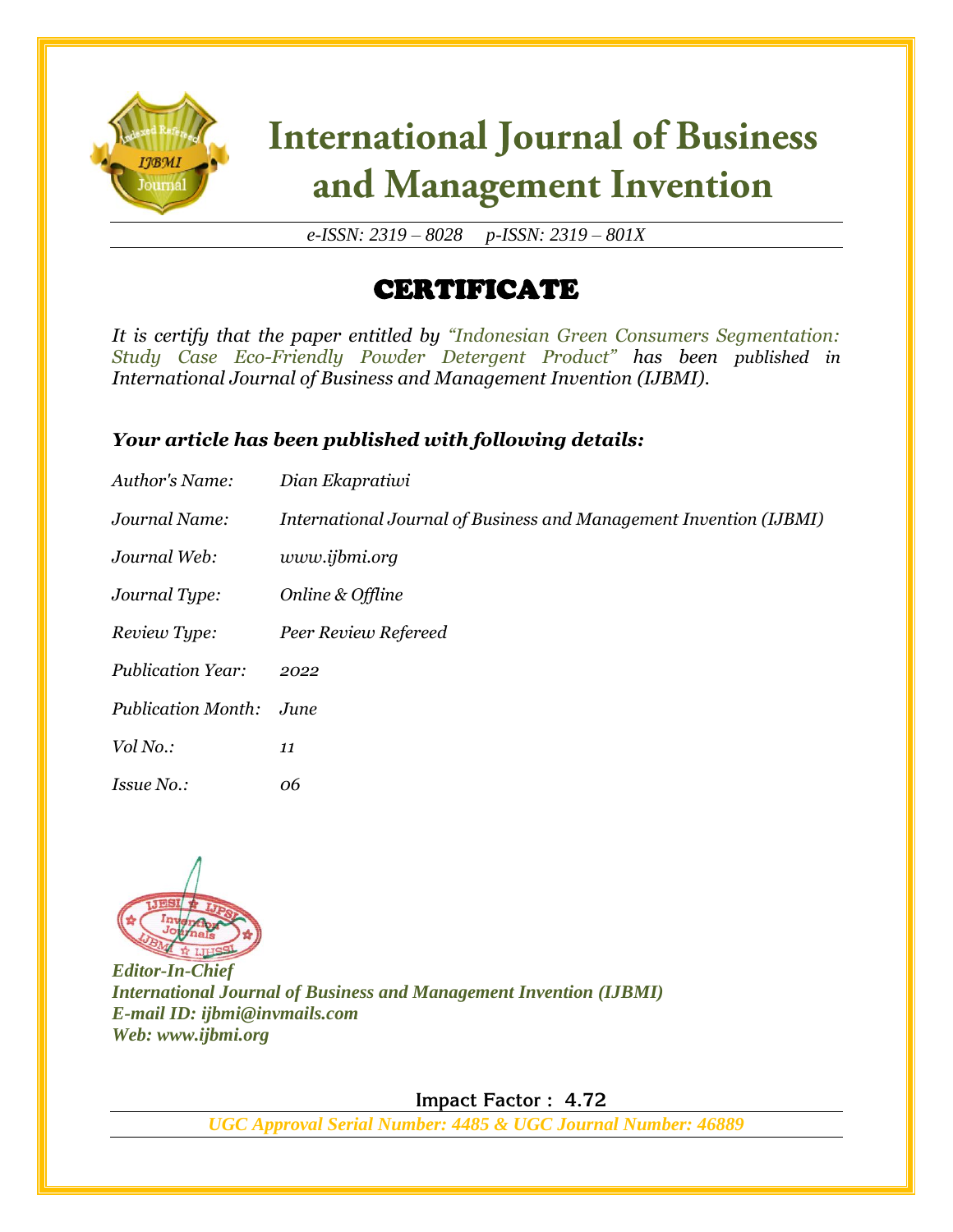

# **International Journal of Business** and Management Invention

*e-ISSN: 2319 – 8028 p-ISSN: 2319 – 801X*

## CERTIFICATE

*It is certify that the paper entitled by "Indonesian Green Consumers Segmentation: Study Case Eco-Friendly Powder Detergent Product" has been published in International Journal of Business and Management Invention (IJBMI).*

### *Your article has been published with following details:*

| Author's Name:            | Budi Suharjo                                                       |
|---------------------------|--------------------------------------------------------------------|
| Journal Name:             | International Journal of Business and Management Invention (IJBMI) |
| Journal Web:              | www.ijbmi.org                                                      |
| Journal Type:             | Online & Offline                                                   |
| Review Type:              | Peer Review Refereed                                               |
| <b>Publication Year:</b>  | 2022                                                               |
| <b>Publication Month:</b> | June                                                               |
| Vol No.:                  | 11                                                                 |
| <i>Issue No.:</i>         | 06                                                                 |



*Editor-In-Chief International Journal of Business and Management Invention (IJBMI) E-mail ID: ijbmi@invmails.com Web: www.ijbmi.org*

 **Impact Factor : 4.72** 

*UGC Approval Serial Number: 4485 & UGC Journal Number: 46889*